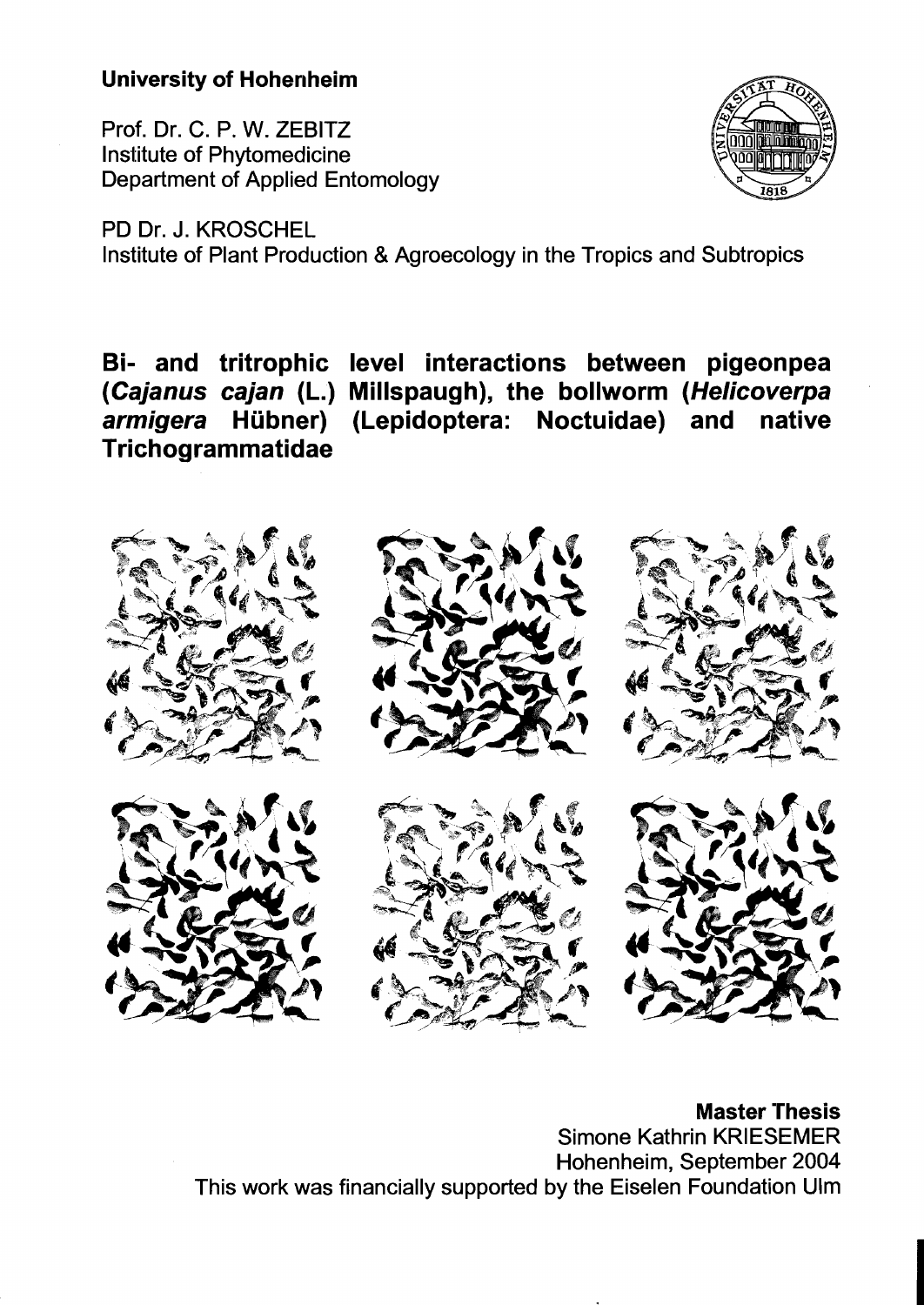## **8 Summary**

The legume pigeonpea (Cajanus cajan (L.) Millspaugh) is an important protein rich crop that plays a particular role for vegetarian and poor people. Its production is limited by the pest insect H. armigera that is difficult to control. The present Master thesis focuses on two Integrated Pest Management measures, i.e. crop resistance and biological control by examining (1) the level of resistance of five pigeonpea genotypes through an oviposition experiment in a net cage, (2) the suitability of the native species Tea. nr. armigera and  $T$ . mwanzai (with  $T$ . chilonis as control species) as biocontrol agents, based on fertility life tables and (3) the tritrophic interaction between plant, pest and parasitoid by means of a choice test of pest eggs on washed and unwashed pigeonpea calyxes. The last experiment allows for conclusions on the adaptability of the parasitoids to pigeonpea, as weil as on resulting additional resistance effects of the pigeonpea genotypes. Finally, a ranking of two crop features that hamper the wasps to parasitise successfully the pest eggs can be made. The parasitisation results were supposed to be validated in a field cage experiment that was terminated prematurely due to unfavourable conditions.

No significant difference among the pigeonpea varieties was detected (DF= 4; F= 0.63; P=0.6449), but the genotype ICPL 87105 received least pest eggs and might possess a certain level of resistance to H. armigera. Trichogramma chilonis achieved the highest results of the three examined species concerning longevity, repraductive period, and life time fecundity. The two native species did not differ in these features. Also regarding the fertility life table characteristics, T. chilonis achieved the best values of the three, but its intrinsic rate of natural increase, the doubling time and the finite rate of natural increase did not differ from the ones of T. nr. mwanzai. For this reason, both native species should be included in further testing although the present results indicate that  $T$ . nr. *mwanzai* might be the more promising candidate as biocontrol agent in Eastern Africa. The analysis of the choice test revealed the difference between the parasitisation of eggs on washed and unwashed calyxes to be significant ( $\gamma^2$ = 12.9, P= 0.0003). At the same time, the level of parasitisation was still so low, that the results give reason to speculate that the physical barrier of trichomes is the more important hampering factor for very small parasitoids. For unknown reasons, the insects parasitised more eggs on ICPL-varieties than on ICEAP-varieties ( $\chi^2$ = 8.76, P= 0.0031). The parasitisation of T. chilonis is higher compared to the two other species but a significant difference was only detected in the first variant of the experiment (T. chilonis compared to Tea. nr. armigera:  $\chi^2$ = 381.43, P< 0.0001; compared to T. nr. *mwanzai:*  $\chi^2$  = 139.46, P< 0.0001). For this reason, no additional resistance effect can be assigned to the tested pigeonpea genotypes. In general, the low absolute parasitisation is far of reaching levels necessary for pest control. Therefore, the conducted experiments give no indication that biological control of H. armigera with the tested Trichogrammatidae might be successful.